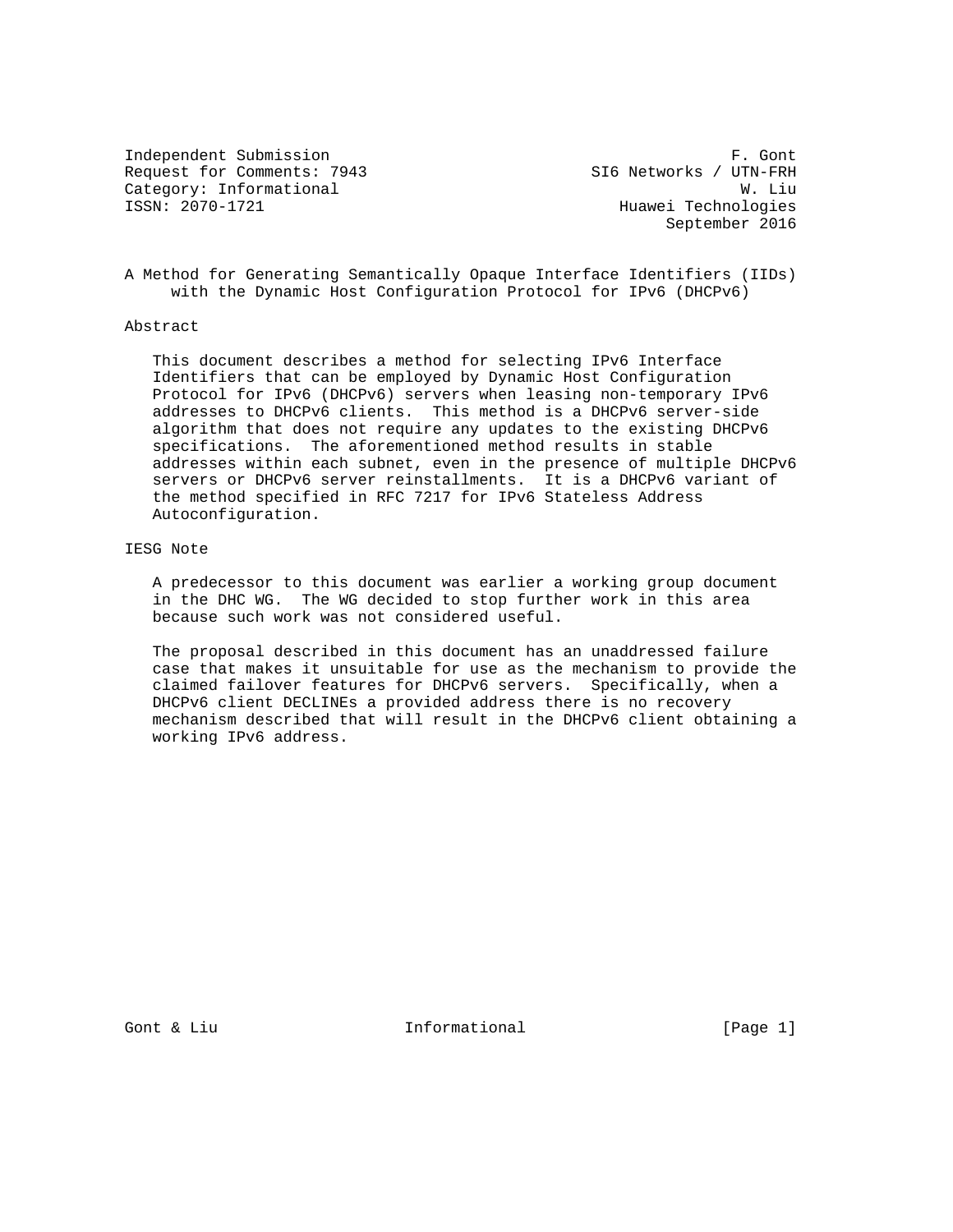Status of This Memo

 This document is not an Internet Standards Track specification; it is published for informational purposes.

 This is a contribution to the RFC Series, independently of any other RFC stream. The RFC Editor has chosen to publish this document at its discretion and makes no statement about its value for implementation or deployment. Documents approved for publication by the RFC Editor are not a candidate for any level of Internet Standard; see Section 2 of RFC 7841.

 Information about the current status of this document, any errata, and how to provide feedback on it may be obtained at http://www.rfc-editor.org/info/rfc7943.

Copyright Notice

 Copyright (c) 2016 IETF Trust and the persons identified as the document authors. All rights reserved.

 This document is subject to BCP 78 and the IETF Trust's Legal Provisions Relating to IETF Documents (http://trustee.ietf.org/license-info) in effect on the date of publication of this document. Please review these documents carefully, as they describe your rights and restrictions with respect to this document.

Table of Contents

|  | 2. Applicability and Design Goals 3 |  |  |  |  |  |  |  |  |
|--|-------------------------------------|--|--|--|--|--|--|--|--|
|  |                                     |  |  |  |  |  |  |  |  |
|  | 4. Security Considerations 8        |  |  |  |  |  |  |  |  |
|  |                                     |  |  |  |  |  |  |  |  |
|  | 5.1. Normative References 8         |  |  |  |  |  |  |  |  |
|  | 5.2. Informative References 8       |  |  |  |  |  |  |  |  |
|  |                                     |  |  |  |  |  |  |  |  |
|  |                                     |  |  |  |  |  |  |  |  |

Gont & Liu  $\qquad \qquad$  Informational [Page 2]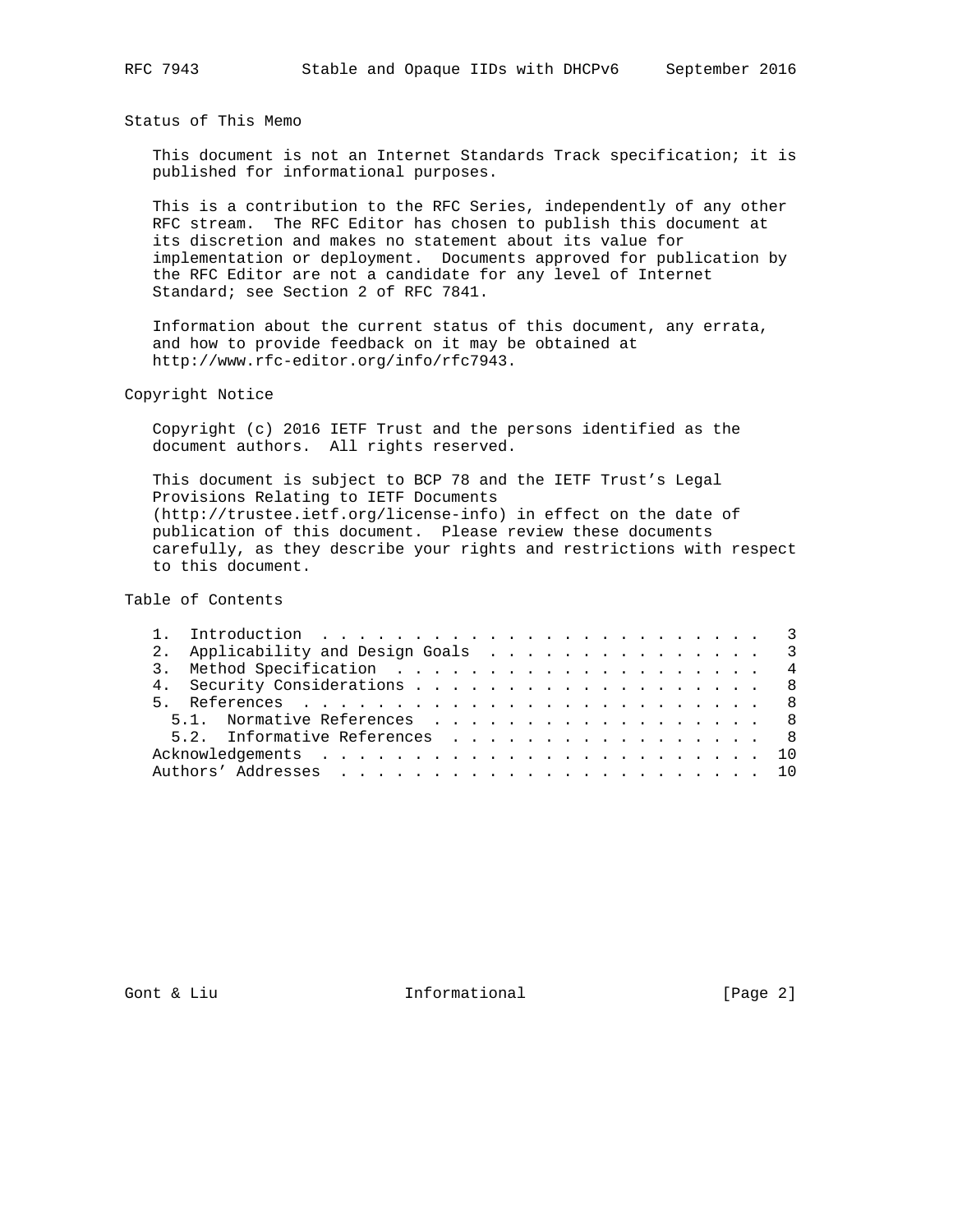# 1. Introduction

 The benefits of stable IPv6 addresses are discussed in [RFC7721]. Providing address stability across server reinstallations or when a database of previous DHCPv6 address leases is unavailable is of use not only when a DHCPv6 server must be reinstalled or the address lease database becomes corrupted, but is also of use when implementation constraints (e.g., a DHCPv6 server implementation on an embedded device) make it impossible for a DHCPv6 server implementation to maintain a database of previous DHCPv6 address leases. Additionally, [RFC7031] describes scenarios where multiple DHCPv6 servers are required to run in such a way as to provide increased availability in case of server failures.

 This document describes a method for selecting IPv6 Interface Identifiers that can be employed by DHCPv6 servers when leasing non temporary IPv6 addresses to DHCPv6 clients (i.e., to be employed with IA\_NA options). This method is a DHCPv6 server-side algorithm that does not require any updates to the existing DHCPv6 specifications. The aforementioned method has the following properties:

- o The resulting IPv6 addresses remain stable within each subnet for the same network interface of the same client, even when different DHCPv6 servers (implementing this specification) are employed.
- o Predicting the IPv6 addresses that will be generated by the method specified in this document, even with knowledge of the IPv6 addresses generated for other nodes within the same network, becomes very difficult.

 The method specified in this document achieves the aforementioned properties by means of a calculated technique as opposed to, e.g., state sharing among DHCPv6 servers. This approach has already been suggested in [RFC7031]. We note that the method described in this document is essentially a DHCPv6 version of the "Method for Generating Semantically Opaque Interface Identifiers with IPv6 Stateless Address Autoconfiguration (SLAAC)" specified in [RFC7217].

2. Applicability and Design Goals

 This document simply describes one possible approach for selecting IPv6 Interface Identifiers to be employed by DHCPv6 servers when leasing non-temporary IPv6 addresses to DHCPv6 clients, with the following properties:

 o The resulting IPv6 addresses remain stable within each subnet for the same network interface of the same client.

Gont & Liu  $\qquad \qquad$  Informational [Page 3]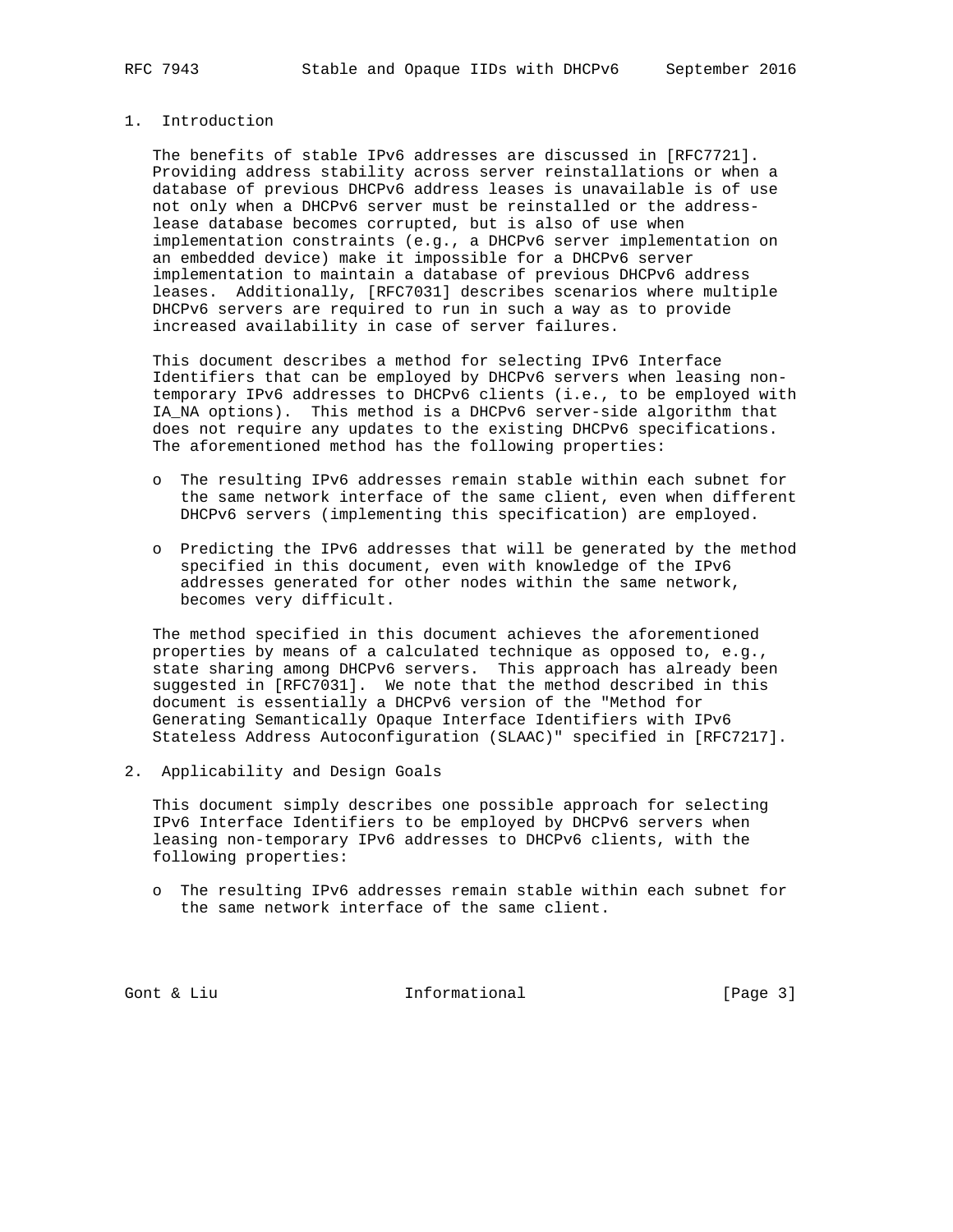- - o The resulting IPv6 addresses cannot be predicted by an attacker without knowledge of a secret key.
	- o The resulting IPv6 addresses remain stable across DHCPv6 server reinstallations, or even if a database of previous DHCPv6 address leases is not available.
	- o The resulting IPv6 addresses remain stable when different DHCPv6 servers (implementing this specification) are employed on the same network.

 We note that the algorithm specified in this document employs a (lightweight) calculated technique (as opposed to, e.g., state sharing among DHCPv6 servers) to achieve address stability in scenarios where multiple DHCPv6 servers are required to run in such a way as to provide increased availability, without the need of an additional protocol to synchronize the lease databases of DHCPv6 servers.

 Finally, we note that the algorithm in this document is only meant to mitigate IPv6 address-based location tracking, device-specific vulnerability exploitation, and host scanning (please see [RFC7721]). There are a number of ways in which DHCPv6 affects user privacy, which the algorithm specified in this document does not mitigate (and does not intend to). Please see [RFC7844] for a comprehensive discussion of how DHCPv6 may affect user privacy.

3. Method Specification

 Implementations should provide the means for a system administrator to enable or disable the use of this algorithm for generating IPv6 addresses.

 A DHCPv6 server implementing this specification must select the IPv6 addresses to be leased with the following algorithm:

1. Compute a random (but stable) identifier with the expression:

RID = F(Prefix | Client\_DUID | IAID | Counter | secret\_key)

Where:

 RID: Random (but stable) Identifier

Gont & Liu  $\qquad \qquad$  Informational [Page 4]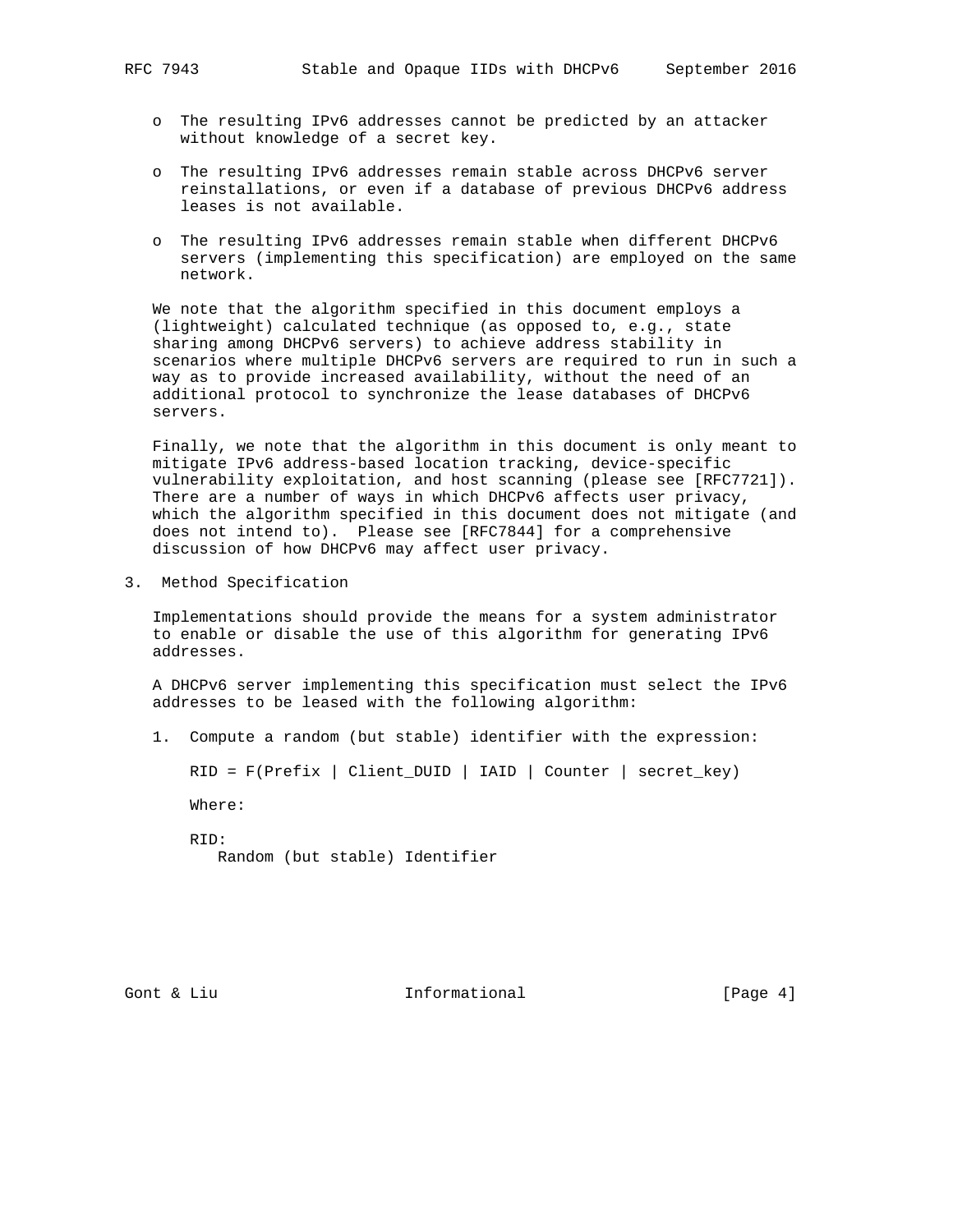### $F()$ :

 A Pseudorandom Function (PRF) that must not be computable from the outside (without knowledge of the secret key). F() must also be difficult to reverse, such that it resists attempts to obtain the secret key, even when given samples of the output of F() and knowledge or control of the other input parameters. F() should produce an output of at least 64 bits. F() could be implemented as a cryptographic hash of the concatenation of each of the function parameters. The default algorithm to be employed for F() should be SHA-256 [FIPS-SHS]. An implementation may provide the means for selecting other algorithms. Note: Message Digest 5 (MD5) [RFC1321] is considered unacceptable for F() [RFC6151].

#### Prefix:

 The prefix employed for the local subnet, as a 128-bit unsigned integer in network byte order (with the unused bits set to 0). If multiple servers operate on the same network to provide increased availability, all such DHCPv6 servers must be configured with the same Prefix. It is the administrator's responsibility that the aforementioned requirement is met.

 $|:$ 

An operator representing "concatenation".

#### Client\_DUID:

 The DHCPv6 Unique Identifier (DUID) value contained in the Client Identifier option received in the DHCPv6 client message. The DUID can be treated as an array of 8-bit unsigned integers.

### IAID:

 The Identity Association Identifier (IAID) value contained in the IA\_NA option received in the client message. It must be interpreted as a 32-bit unsigned integer in network byte order.

#### secret\_key:

 A secret key configured by the DHCPv6 server administrator, which must not be known by the attacker. It must be encoded as an array of 8-bit unsigned integers. An implementation of this specification must provide an interface for viewing and changing the secret key. All DHCPv6 servers leasing addresses from the same address range must employ the same secret key.

Gont & Liu  $\qquad \qquad$  Informational [Page 5]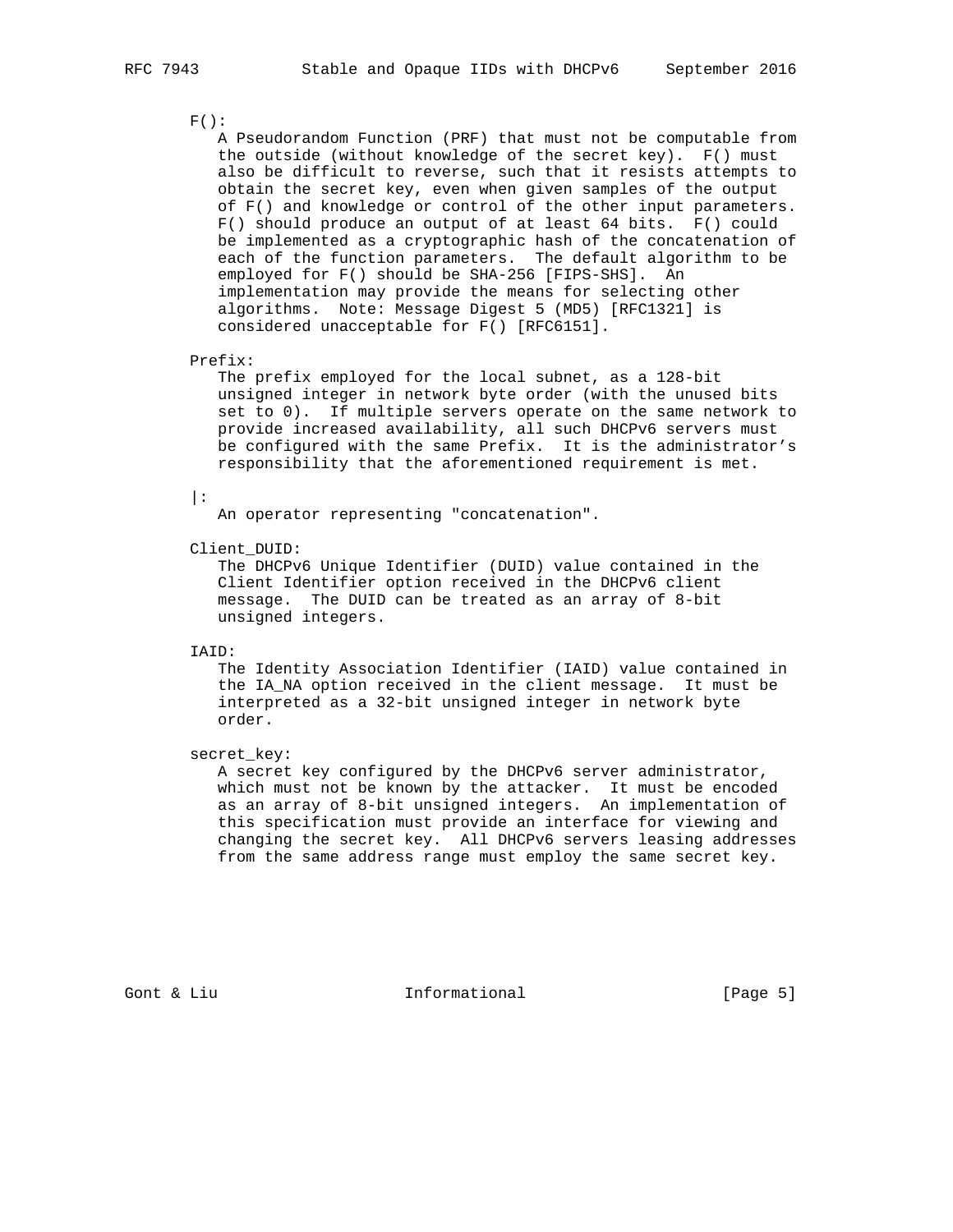Counter: A 32-bit unsigned integer in network byte order that is employed to resolve address conflicts. It must be initialized to 0.

 2. A candidate IPv6 address (IPV6\_ADDR) to be leased is obtained by concatenating as many bits as necessary from the RID value computed in the previous step (starting from the least significant bit) to the Prefix employed in the equation above, as follows:

```
 IPV6_ADDR = IPV6_ADDR_LOW +
             RID % (IPV6_ADDR_HI - IPV6_ADDR_LOW + 1)
```
where:

```
 IPV6_ADDR:
    The candidate IPv6 address to be leased.
```
IPV6\_ADDR\_HI:

 An IPv6 address specifying the upper boundary of the IPv6 address pool from which the DHCPv6 server leases IPv6 addresses. If an address range is not explicitly selected, IPV6\_ADDR\_HI must be set to the IPv6 address from the Prefix (see the expression above) that has all of the bits of the Interface Identifier set to 1.

IPV6\_ADDR\_LOW:

 An IPv6 address specifying the lower boundary of the IPv6 address pool from which the DHCPv6 server leases IPv6 addresses. If an address range is not explicitly selected, IPV6\_ADDR\_LOW must be set to the IPv6 address from the Prefix (see the expression above) that has all of the bits of the Interface Identifier set to 0.

- 3. The Interface Identifier of the selected IPv6 address must be compared against the reserved IPv6 Interface Identifiers [RFC5453] [IANA-RESERVED-IID]. In the event that an unacceptable identifier has been generated, the Counter variable should be incremented by 1, and a new IPv6 address should be computed with the updated Counter value.
- 4. If the resulting address is not available (e.g., there is a conflicting binding), the DHCPv6 server should increment the Counter variable, and a new Interface Identifier and IPv6 address should be computed with the updated Counter value.

Gont & Liu and Informational (Page 6)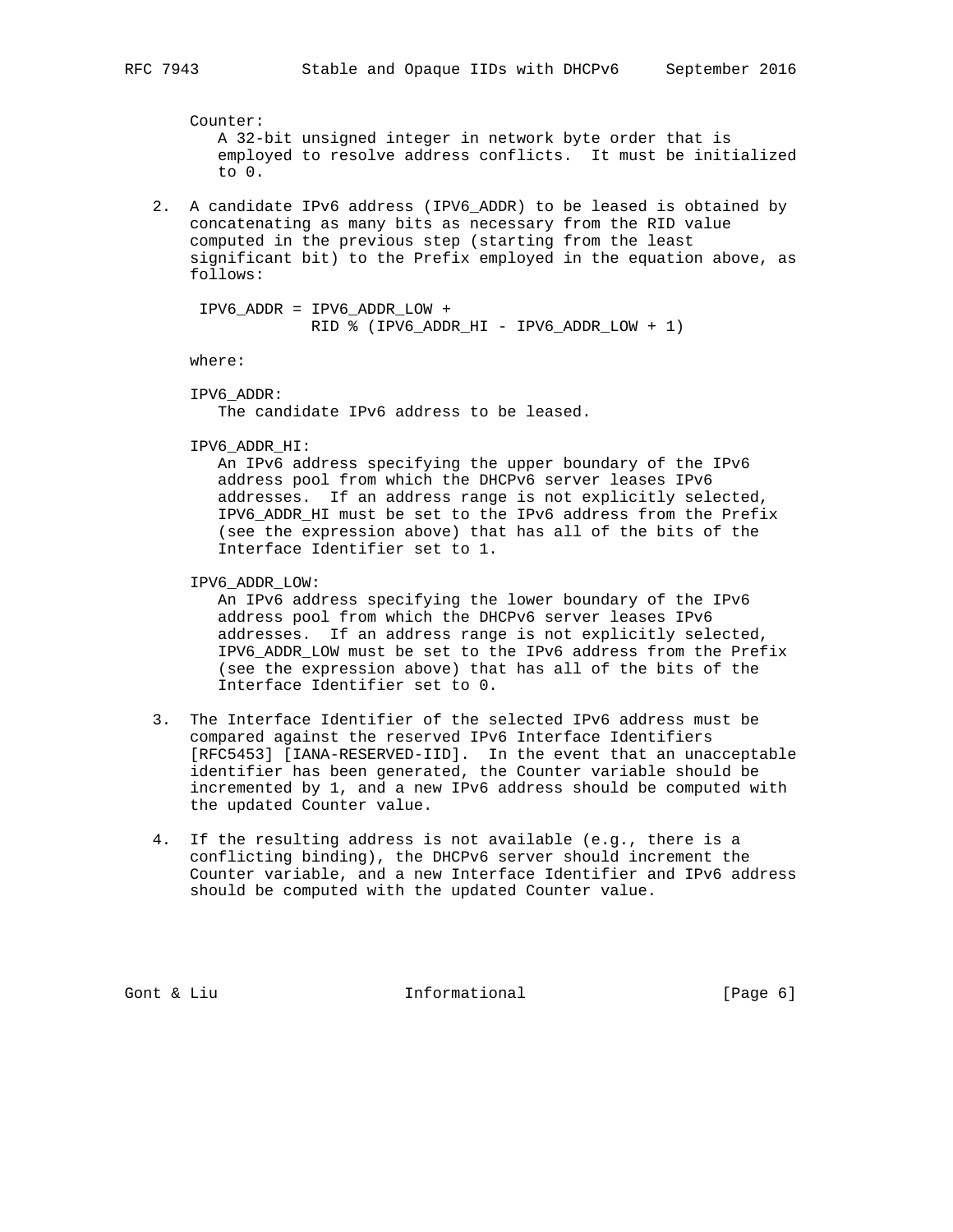This document requires that SHA-256 be the default function to be used for F(), such that (all other configuration parameters being the same) different implementations of this specification result in the same IPv6 addresses.

 Including the Prefix in the PRF computation causes the Interface Identifier to be different for each address from a different prefix leased to the same client. This mitigates the correlation of activities of multihomed nodes (since each of the corresponding addresses will employ a different Interface Identifier), host tracking (since the network prefix, and therefore the resulting Interface Identifier, will change as the node moves from one network to another), and any other attacks that benefit from predictable Interface Identifiers [RFC7721].

 As required by [RFC3315], an IAID is associated with each of the client's network interfaces and is consistent across restarts of the DHCPv6 client.

 The Counter parameter provides the means to intentionally cause this algorithm to produce different IPv6 addresses (all other parameters being the same). This can be of use to resolve address conflicts (e.g., the resulting address having a conflicting binding).

Note that the result of  $F()$  in the algorithm above is no more secure than the secret key. If an attacker is aware of the PRF that is being used by the DHCPv6 server (which we should expect), and the attacker can obtain enough material (i.e., addresses generated by the DHCPv6 server), the attacker may simply search the entire secret-key space to find matches. To protect against this, the secret key should be of at least 128 bits. Key lengths of at least 128 bits should be adequate.

 Providing a mechanism to display and change the secret\_key is crucial for having different DHCPv6 servers produce the same IPv6 addresses and for causing a replacement system to generate the same IPv6 addresses as the system being replaced. We note that since the privacy of the scheme specified in this document relies on the secrecy of the secret\_key parameter, implementations should constrain access to the secret\_key parameter to the extent practicable (e.g., require superuser privileges to access it). Furthermore, in order to prevent leakages of the secret\_key parameter, it should not be used for any other purposes than being a parameter to the scheme specified in this document.

Gont & Liu  $\qquad \qquad$  Informational [Page 7]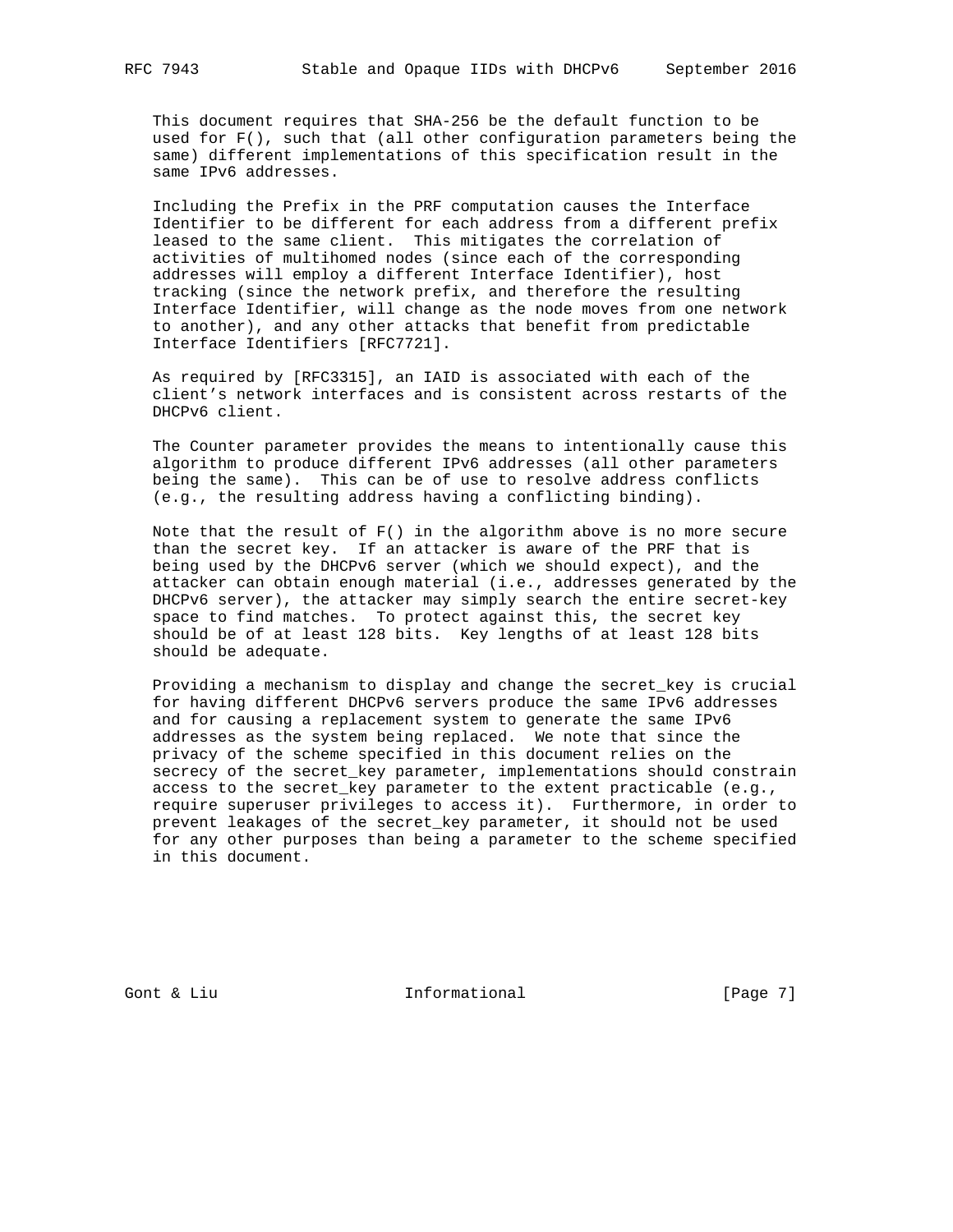We note that all of the bits in the resulting Interface Identifiers are treated as "opaque" bits [RFC7136]. For example, the universal/ local bit of Modified EUI-64 format identifiers is treated as any other bit of such identifier.

4. Security Considerations

 The method specified in this document results in IPv6 Interface Identifiers (and hence IPv6 addresses) that do not follow any specific pattern. Thus, attacks that rely on predictable Interface Identifiers (such as [RFC7707]) are mitigated.

 The method specified in this document neither mitigates nor exacerbates the security considerations for DHCPv6 discussed in [RFC3315] and does not mitigate a range of other privacy implications associated with DHCPv6. Please read [RFC7844] for a comprehensive assessment of the privacy implications of DHCPv6.

 Finally, we note that an attacker that is able to attach to each of the links to which the victim attaches would still be able to correlate the activities of the victim across networks.

- 5. References
- 5.1. Normative References
	- [RFC3315] Droms, R., Ed., Bound, J., Volz, B., Lemon, T., Perkins, C., and M. Carney, "Dynamic Host Configuration Protocol for IPv6 (DHCPv6)", RFC 3315, DOI 10.17487/RFC3315, July 2003, <http://www.rfc-editor.org/info/rfc3315>.
	- [RFC5453] Krishnan, S., "Reserved IPv6 Interface Identifiers", RFC 5453, DOI 10.17487/RFC5453, February 2009, <http://www.rfc-editor.org/info/rfc5453>.
	- [RFC7136] Carpenter, B. and S. Jiang, "Significance of IPv6 Interface Identifiers", RFC 7136, DOI 10.17487/RFC7136, February 2014, <http://www.rfc-editor.org/info/rfc7136>.
- 5.2. Informative References

[FIPS-SHS]

 Federal Information Processing Standards (FIPS), "Secure Hash Standard (SHS)", FIPS 180-4, August 2015, <http://csrc.nist.gov/publications/fips/fips180-4/ fips-180-4.pdf>.

Gont & Liu  $\qquad \qquad$  Informational [Page 8]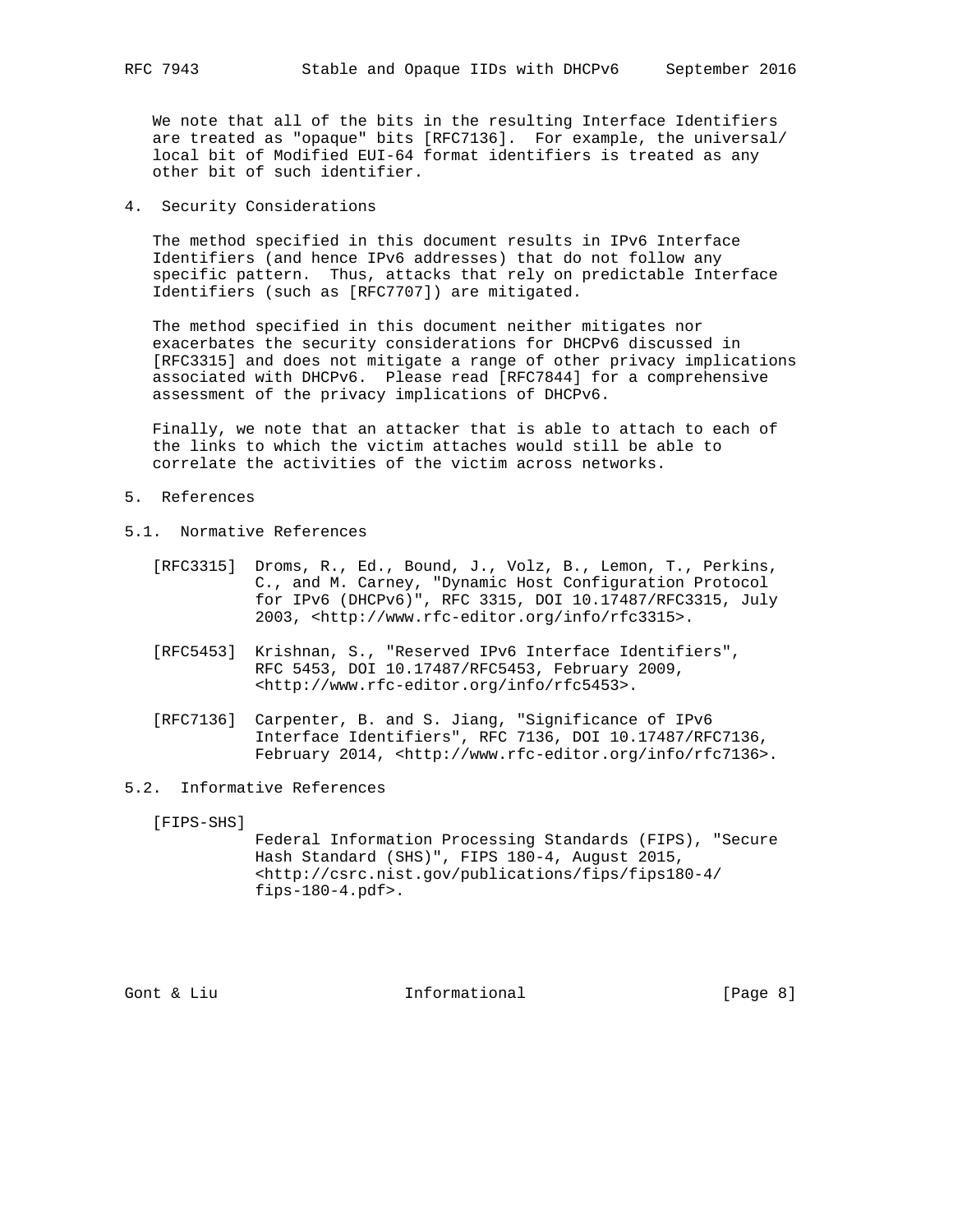[IANA-RESERVED-IID] IANA, "Reserved IPv6 Interface Identifiers",

- <http://www.iana.org/assignments/ipv6-interface-ids>.
- [RFC1321] Rivest, R., "The MD5 Message-Digest Algorithm", RFC 1321, DOI 10.17487/RFC1321, April 1992, <http://www.rfc-editor.org/info/rfc1321>.
- [RFC6151] Turner, S. and L. Chen, "Updated Security Considerations for the MD5 Message-Digest and the HMAC-MD5 Algorithms", RFC 6151, DOI 10.17487/RFC6151, March 2011, <http://www.rfc-editor.org/info/rfc6151>.
- [RFC7031] Mrugalski, T. and K. Kinnear, "DHCPv6 Failover Requirements", RFC 7031, DOI 10.17487/RFC7031, September 2013, <http://www.rfc-editor.org/info/rfc7031>.
- [RFC7217] Gont, F., "A Method for Generating Semantically Opaque Interface Identifiers with IPv6 Stateless Address Autoconfiguration (SLAAC)", RFC 7217, DOI 10.17487/RFC7217, April 2014, <http://www.rfc-editor.org/info/rfc7217>.
- [RFC7707] Gont, F. and T. Chown, "Network Reconnaissance in IPv6 Networks", RFC 7707, DOI 10.17487/RFC7707, March 2016, <http://www.rfc-editor.org/info/rfc7707>.
- [RFC7721] Cooper, A., Gont, F., and D. Thaler, "Security and Privacy Considerations for IPv6 Address Generation Mechanisms", RFC 7721, DOI 10.17487/RFC7721, March 2016, <http://www.rfc-editor.org/info/rfc7721>.
- [RFC7844] Huitema, C., Mrugalski, T., and S. Krishnan, "Anonymity Profiles for DHCP Clients", RFC 7844, DOI 10.17487/RFC7844, May 2016, <http://www.rfc-editor.org/info/rfc7844>.

Gont & Liu  $\qquad \qquad$  Informational [Page 9]